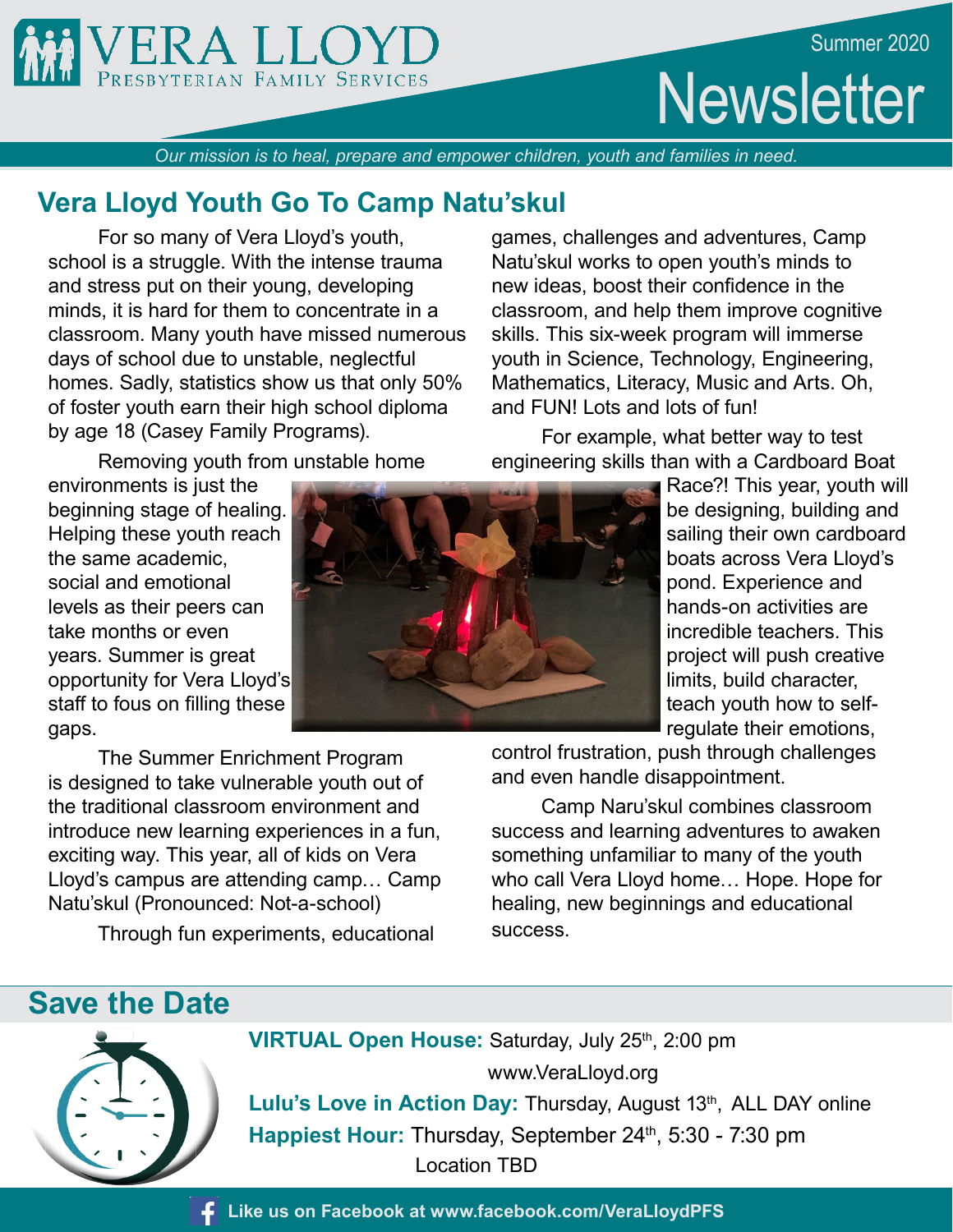SUMMER 2020 NEWS VERA LLOYD PRESBYTERIAN FAMILY SERVICES



#### o *Yes, I will donate to improve the lives of vulnerable Arkansas children!*

| o Yes, I will donate to improve the lives of vulnerable Arkansas children!<br>o Please make this a monthly gift o Please make this a one-time gift |  |  |  |  |  |  | WERA LLOYD |
|----------------------------------------------------------------------------------------------------------------------------------------------------|--|--|--|--|--|--|------------|
| I will give: 0\$500 0\$250 0\$100 0\$50 0\$25 0 Surprise Us!                                                                                       |  |  |  |  |  |  |            |
|                                                                                                                                                    |  |  |  |  |  |  |            |
|                                                                                                                                                    |  |  |  |  |  |  |            |
|                                                                                                                                                    |  |  |  |  |  |  |            |
| Email: <u>Alexander and Alexander and Alexander and Alexander and Alexander and Alexander and Alexander and Alex</u>                               |  |  |  |  |  |  |            |
|                                                                                                                                                    |  |  |  |  |  |  |            |

**Please Mail To:** Vera Lloyd Presbyterian Family Services, Inc. 1501 N. University, Suite 345, Little Rock, AR 72207 **Make a Gift Online:** www.veralloyd.org or **By Phone:** (501) 666-8195

Springs **John S. Stobaugh,** Hot **Springs Diane Warren,**  Fayetteville **Alicia Whitaker, Monticello** 

## **Back to School Outfits**

Last year, thanks to our amazing donors, we were able to give EVERY kid on campus a brand new, back-to-school outfit including shoes. This year we are hoping to do the same.



 **Each Confidence Building Outfit costs \$75**   *\$50 for clothes + \$25 shoes*



**Back to School Supplies** Please go to: **www.veralloyd.org/donate/ wishlist** 

> for the most updated list of back to school supply needs.

To donate, simply donate online and put "school supplies" in the memo line.





# **It's Back to School Time!**

**Mollie Birch,** Little Rock **Larry Stanley,** Hot **Marie Bishop,** Hot Springs **Tasha Blackburn,** Fort Smith **Ted Carmical,** Monticello **Debbie Grubb,** Little Rock **Brian Hargis,** Rison **Jim Hyden,** Little Rock **Tommy Maxwell,**  Monticello **Kelly McQueen,** Little Rock **Tip Pugh,** Portland **Marci Riggs,** Little Rock

**Julie C. Robbins,** Little Rock

**Ex-Officio Members: Rev. Joe Hill,** Ruston, LA, Presbytery of the Pines **Rev. Stewart Smith,**  Little Rock, Presbytery of AR

**Ed Baldwin,** Hot Springs **Sabra Martin,**  Village **Bettye Balmaz,** Conway **Lynda Bowman,**  Jonesboro **Thomas Brown,** Pine **Bluff Jerrie Finch,** Little Rock **Charlie Frith,** Little Rock **Emily Hall,** Little Rock **Wanda Hartnuss,** Little Rock **Vernita & Marion Humphrey,** Little Rock **Julie & Alan Lewis,**  Helena

**Jane Lucky,** McGehee

• We need to be more self-sufficient on our campus. Trying to keep our youth busy the past three months has been challenging. Our staff have had to be creative with planning and executing campus activities.

Fayetteville **Sue Martin,** Warren LA **Betty Murphy,** Hot Springs

**Betty Millwee,** Monroe, **Twig Satterfield, Jr., Ann Smith,** Fort Smith **Kelle & Ken Wolf,** Hot

Conway **Doris Simmons,** Hot Springs Village **Jim Williamson,** Van Buren

Springs Village



 Wouldn't it be great to *double your money* OR, even better, what if you could *double your impact* and change lives in the process? Each August, Vera Lloyd celebrates Lulu Williamson's legacy through Lulu's Love in Action Day, a day of giving focused on empowering and serving vulnerable youth, just like our Founding Mother Lulu Williamson did so long ago.

 Just like you encourage your teens to learn life skills like money management, financial literacy and employability skills, so does Vera Lloyd's Transition Services Program through:

• Encouraging career exploration including experiential/simulated learning, guest speakers, field trips and job shadowing opportunities



- Visiting colleges and vocational/technical schools
- Building experience and confidence in high school students through on-campus work-study jobs at Vera Lloyd and in the community



• Instructing youth on healthy relationships, family life, and financial literacy through monthly Skill Builder Workshops

 Transition Services changes the odds for youth so that they can dream, plan and create healthy, stable futures, and YOU CAN HELP! This year, Lulu's Love in Action will fund this critical program.

 Please mark your calendars now for Thursday, August 13 and continue to check www.veralloyd.org for more information. If you would like to become one of our Matching Gift Underwriters (gifts of \$2000 or more), please contact Kathy French at 501-416-3432.

## *Together we can double down on helping youth build brighter futures!*

# **Lulu's Love in Action Day -** *August 13, 2020*

# **COVID-19 Update**

We continue to carefully monitor youth, staff and visitors to our campus. The health and safety of our youth and staff is our top priority during this Pandemic.

### **What have we learned from this pandemic?**

• A silver lining of COVID-19 is Vera Lloyd has been able to serve more foster and adoptive parents through our Resource Parent Training Program. The training has traditionally been offered in-person to 18 counties, but recently our instructors have been conducting classes online. This has greatly increased participation and reach to even more families throughout Arkansas.

## *By: Donna Mahurin, CEO*

**Bill Daniels,** Monticello **Mike Farris,** Benton **Vickey Jacobs,**  Monticello **Pete Leer,** Fayetteville **Matt Lewis,** Sherwood **Tommy Maxwell,**  Monticello **Bob Morrow,** Hot Springs Village

#### **Steve Moss,** North Little Rock **Renee Nestor,**  Bentonville **Vann Smith,** Little Rock **Julie Trimble,** El Dorado **Krissi Wall,** Monticello

#### **Agency Board**

#### **Foundation Board**

#### **Director's Council**